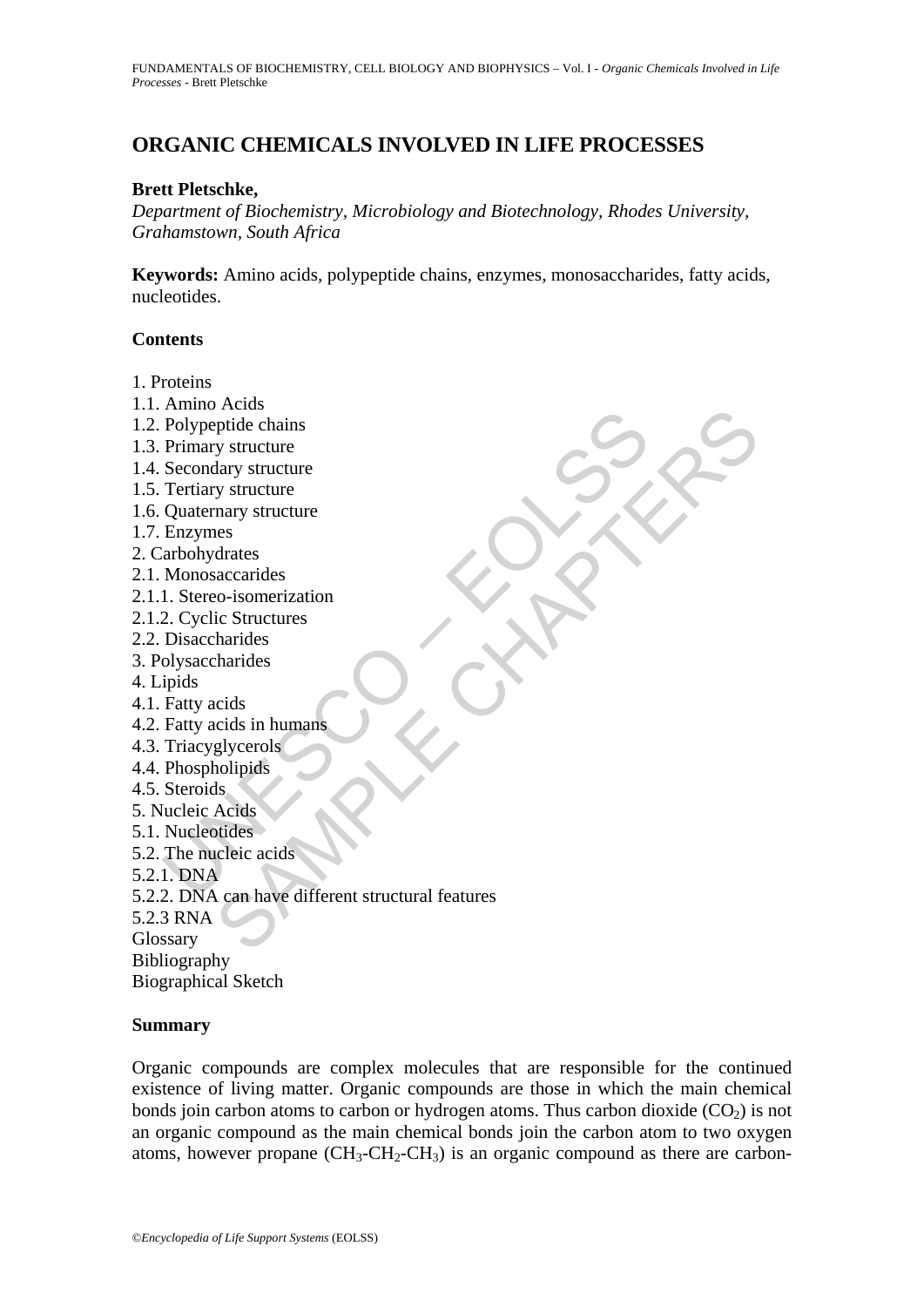carbon and carbon-hydrogen bonds. Every cell contains hundreds of organic compounds that vary in any number of conceivable ways. Of all the various organic compounds, four types are found in all cells and form the basis of living matter. The four are:

- **Proteins**
- **Carbohydrates**
- Lipids
- Nucleic acids

Each of the four types of organic compounds can be identified by their functional groups. The functional groups determine the properties of the organic compound.

## **1. Proteins**

Proteins are far more complex than lipids and carbohydrates, controlling the majority of the structural and functional aspects of living cells. Proteins are the most abundant biological macromolecules that exist in cells. Amino acids are the building blocks of proteins, and are the molecules that cause proteins to differ in their functions in living systems. For example, proteins can function as enzymes, antibodies, structural molecules and hormones to mention but a few. The most varied and specialized of the proteins are the enzymes, which catalyze nearly all cellular reactions.

#### **1.1. Amino Acids**



Figure 1. General structure of amino acids at pH 7.0.

Amino acids are the building blocks of proteins. The structure of an amino acid is shown in Figure 1, where this is the general structure of an amino acid at pH 7.0 and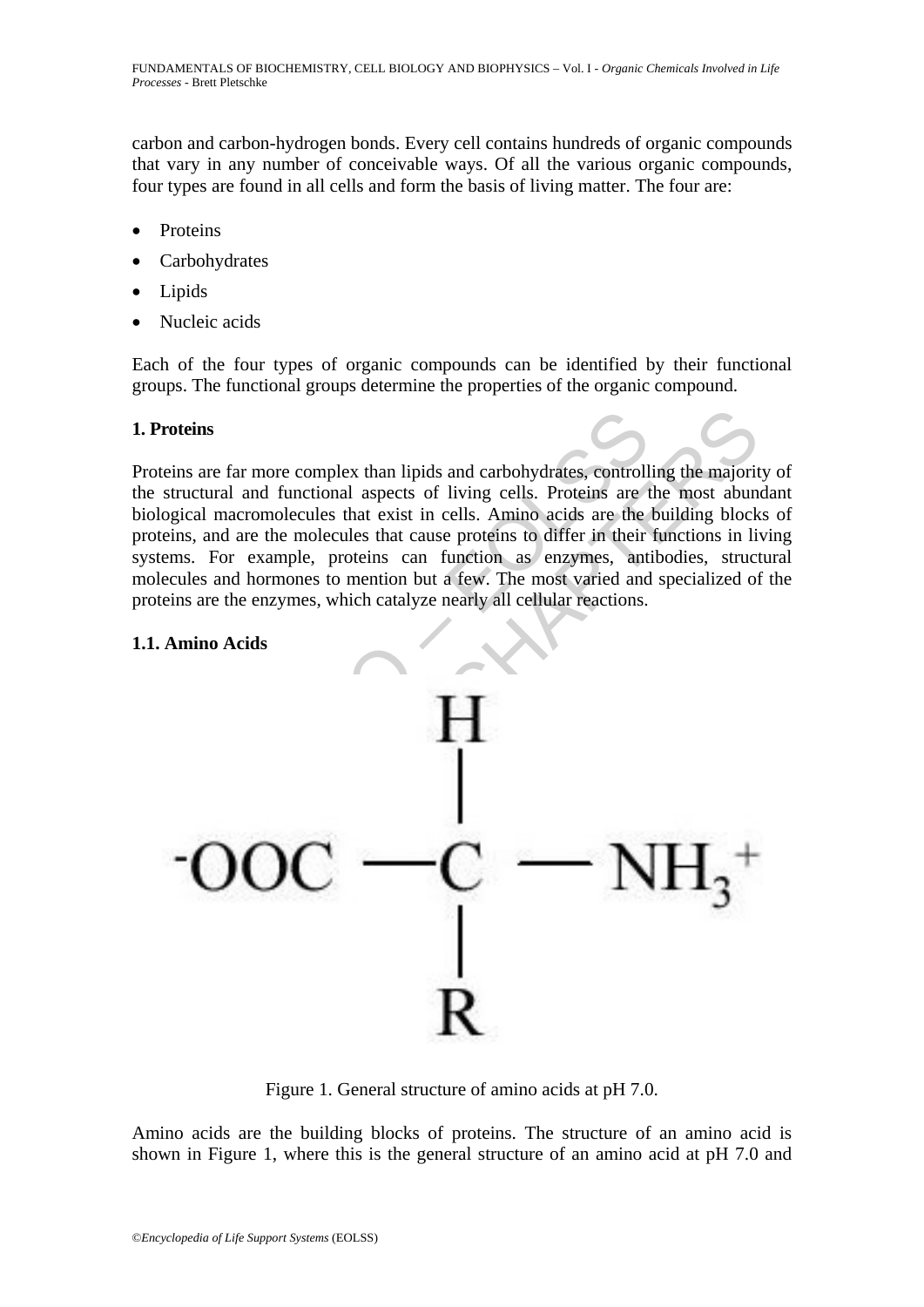where R- is the side chain, which is specific for each amino acid.  $NH<sub>2</sub>$ - is an amino group and COOH- is a carboxyl group. The side chain (R) group of amino acids varies greatly depending on the type of amino acid. The R group can be simple, such as a hydrogen atom as is found in glycine, or more complex such as tryptophan where cyclic structures are prominent. There are 20 common amino acids found in proteins. The R group of the amino acids influence the nature of the protein produced. Some amino acids are non-polar at pH 6.5 to 7, some are polar and others are electrically charged (ionic). Figure 2 shows a structural view of the 20 amino acids as they would appear at pH 7.



Figure 2. A structural view of the 20 amino acids as they would appear at pH 7.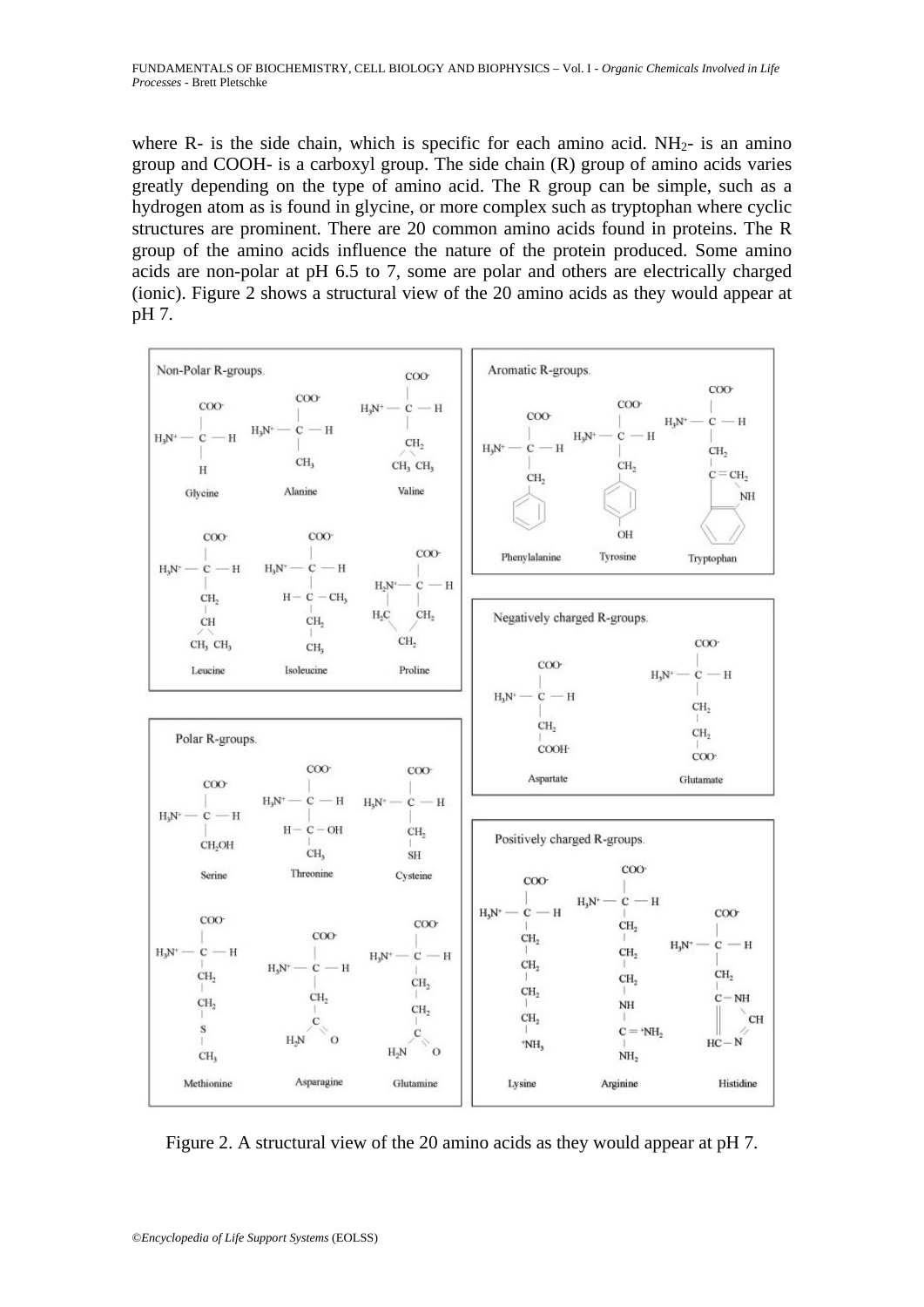## **1.2. Polypeptide chains**

Polypeptides are formed by adjacent amino acids forming a covalent bond called a peptide bond. The peptide bond is formed when the amino group of one amino acid binds to the adjacent carboxyl group during a dehydration reaction. The resulting peptide bond (-NH-CO-) forms a dipeptide. If continuous polymerization occurs, the resulting complex is called a polypeptide. The polypeptide formed can vary completely from the next polypeptide synthesized. Features of polypeptides are:

- A sequence can contain any of the 20 amino acids
- A sequence can contain any number of one type of amino acid
- The sequence in which the amino acids join to form the polypeptide chain is unlimited
- The chains can be folded into a number of different conformations.

All these factors play an important role in the production of the vast variety of proteins.

## **1.3. Primary structure**

The polypeptide chains synthesized from amino acids and peptide bonds represent the primary structure of a protein.

## **1.4. Secondary structure**

The chains can be folded into a number of different conformations<br>these factors play an important role in the production of the vast v<br>**Primary structure**<br>polypeptide chains synthesized from amino acids and peptide b<br>ary s ains can be folded into a number of different conformations.<br>
actors play an important role in the production of the vast variety of proteincy<br> **SAMPLE CHAPTERS**<br>
ary structure<br>
pride chains synthesized from animo acids an A skeletal representation of the polypeptide chain would be in the form of a spiral (like a twisted elastic band). The spirals can either be 'right handed'  $(\alpha$ -helix) or 'left handed' (β-helix). The hydroxyl and R groups of the amino acids project outwards from the spiral. In the majority of the proteins the spirals are similar with regard to their geometric properties. Hydrogen bonds form between the hydrogen atom of an amino group and the oxygen atom of the carboxyl group of amino acids three residues away. All the amino and carboxyl groups of amino acids in a polypeptide chain are linked by these hydrogen bonds. The hydrogen bonds that form greatly enhance the stability of the polypeptide spiral. The spiral formation of the polypeptide chain and the formation of the hydrogen bonds between amino acids form the secondary structure of a protein.

## **1.5. Tertiary structure**

The tertiary structure of a protein is the structure of the protein after the polypeptide chain has been folded into its specific three dimensional conformation. Each protein has a particular conformation that differs from other proteins. During protein folding, the hydrophobic side chains of amino acids are buried within the interior of the protein. The protein folds into a highly specific conformation, forming sites that are able to recognize particular molecules during metabolism. If long coils of the polypeptide chains remain, the protein is said to be fibrous. When the polypeptide chains are looped, turned, and folded back on themselves, the protein is said to be globular.

## **1.6. Quaternary structure**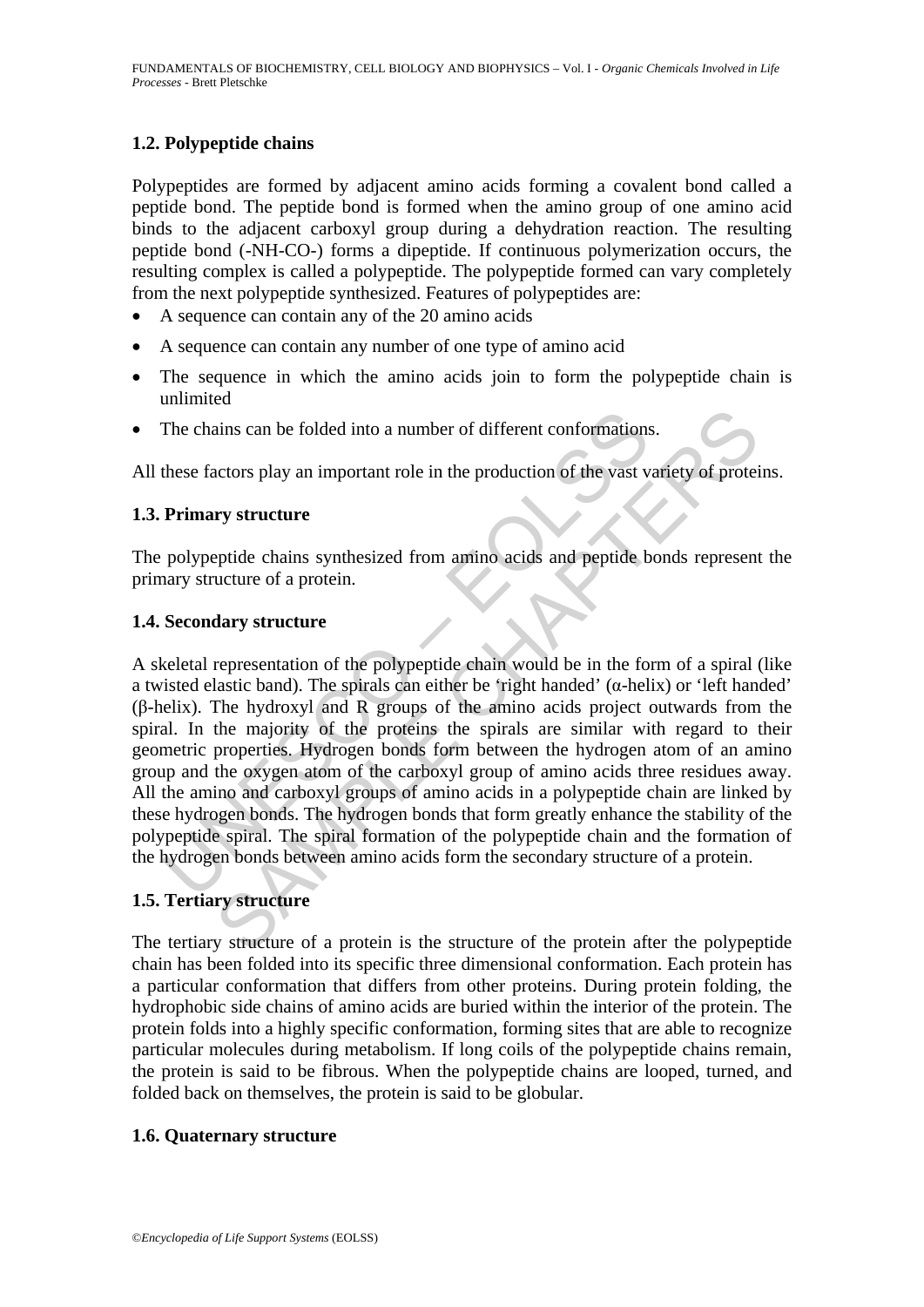Some proteins contain several polypeptide chains bonded together forming a bundle, this forms the quaternary structure. Proteins lacking quaternary structure are called monomeric, as they contain only one polypeptide chain. Proteins possessing the quaternary structure are classified according to the number of polypeptide chains they posses: dimeric proteins contain two polypeptide chains; trimeric contain three polypeptide chains; tetrameric contain four polypeptide chains and so forth. If the protein consists of a number of identical polypeptide chains it is classified as a homomeric protein. If different polypeptide chains making up the quaternary structure of a protein, it is classified as a heteromeric protein.

## **1.7. Enzymes**

lyze almost every biochemical reaction in the cell, and are elysts, increasing reaction rates by  $10^7$  to  $10^{14}$  fold. Most enzymes<br>perate adequately. These co-factors may be simple such as Na<br>cal site on the enzyme. T limost every biochemical reaction in the cell, and are extremely efficencessing reaction rates by  $10^7$  to  $10^{14}$  fold. Most enzymes require co-factors and parametely. These co-factors may be simple such as Na<sup>+</sup>, whic Virtually all enzymes are proteins with the exception of a few catalytic RNAs. Enzymes catalyze almost every biochemical reaction in the cell, and are extremely efficient catalysts, increasing reaction rates by  $10^7$  to  $10^{14}$  fold. Most enzymes require co-factors to operate adequately. These co-factors may be simple such as Na<sup>+</sup>, which bind to a critical site on the enzyme. The co-factors function by assisting in the binding of the substrate(s)  $[S]$  to the enzyme  $[E]$  to form the enzyme–substrate complex  $[ES]$ . More complex co-factors are called co-enzymes and assist the enzyme in reactions where portions of a substrate need to be transferred to another compound. In these reactions the enzyme catalyses the reaction and the co-enzyme carries out the transfer. Coenzymes include some derivatives of vitamins and nucleic acids.

Enzymes are classified according to the reactions they catalyze: proteinases catalyse reactions involving proteins; carbohydrases and lipases catalyse reactions involving carbohydrates and lipids respectively and so on. The suffix –ase always identifies an enzyme.

Enzyme catalysed reactions are characterized by the formation of an enzyme–substrate complex [ES]. The substrate is a compound on which the enzyme will act, accelerating the reaction to produce the required product. The substrate will bind to a specific site on the enzyme called the binding site. The binding site contains the active site which promotes the required reaction. If the enzyme is denatured it will remain catalytically active only if the active and binding sites remain constant. The function of enzymes is to lower the activation energy for the specific reaction and thereby increase the rate of the reaction.

Enzymes are flexible molecules that can be induced by their specific substrate to mould themselves around the substrate. The "induced fit" increases the reactivity of the enzyme with the substrate, due to the enhanced interaction between the enzyme and substrate. Enzymes are, however, highly specific and only form ES complexes with their specific substrate(s), this reaction can be compared to a lock and key. Only a specific key will open a certain lock and the same theory holds true for enzymes and their substrate(s), only specific substrate(s) will interact with a certain enzyme. Figure 3 shows a graphical display of enzyme–substrate specificity.

- (a) Substrates 1 and 2 attempting to enter the active site of the enzyme.
- (b) Substrate 1 fits into the binding site of the enzyme while substrate 2 is excluded due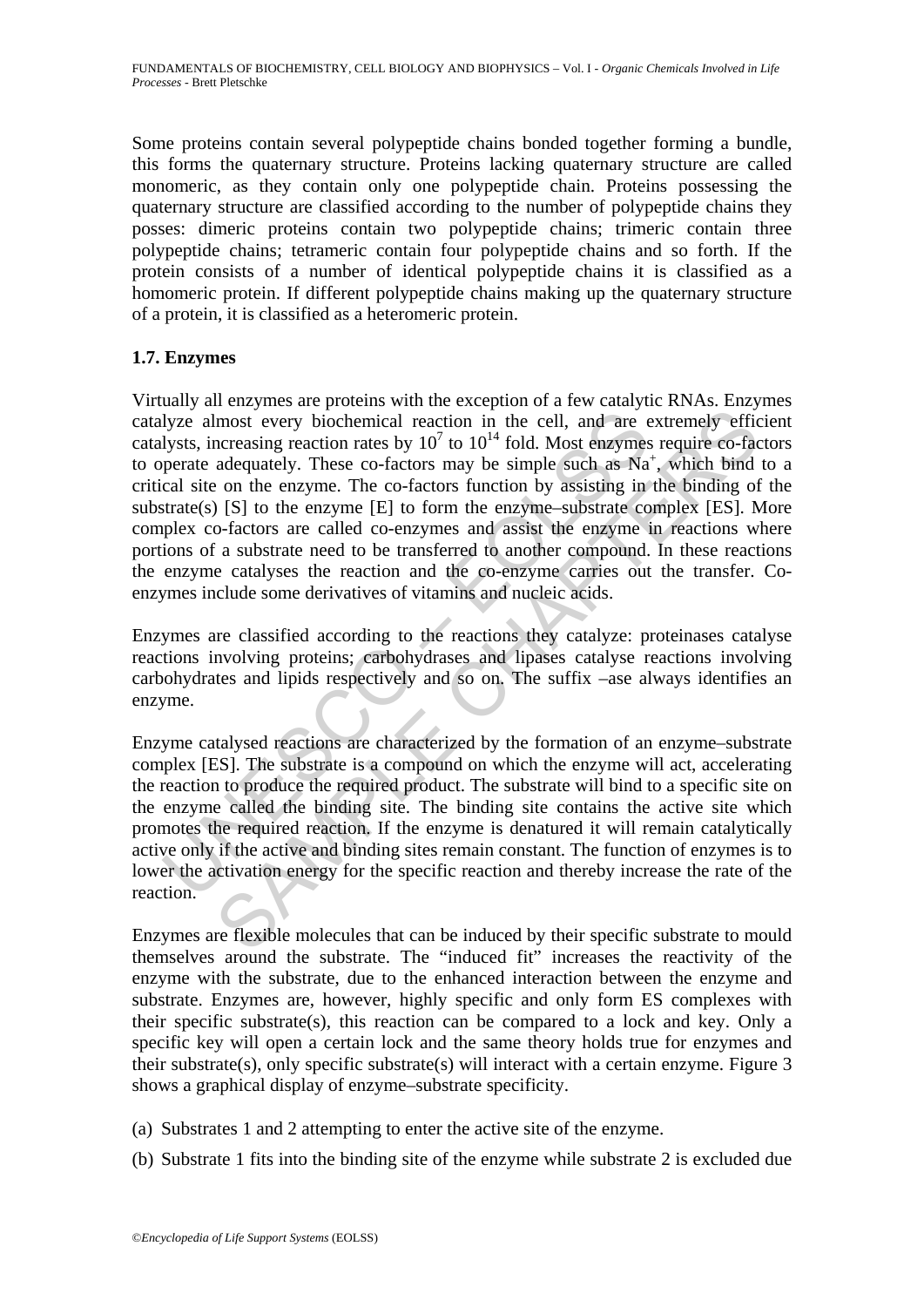to it having the incorrect conformation to fit into the binding site.

- (c) Substrate 1 is catalyzed by the enzyme to produce the required products.
- (d) The enzyme releases the products, and is now ready to bind the next substrate.



A) Substrates 1 and 2 attempting to enter the active site of the enzyme. B) Substrate 1 fits into the binding site of the enzyme while substrate 2 is excluded due to it having the incorrect conformation to fit into the binding site. C) Substrate 1 is catalysed by the enzyme to produce the required products. D) The enzyme releases the products, and is now ready for the next substrate.

Enzymes are extremely sensitive to changes in the external environment. Temperature and pH play a vital role in controlling the rates of catalysis by enzymes. A large increase or decrease in temperature or pH causes the denaturing of the enzyme. When an enzyme is denatured it loses all its catalytic ability due to the bonds holding the enzyme together in a specific conformation being broken. A temperature and pH value exists where the enzyme activity is at its highest; this is called the optimal enzymatic conditions. The optimum temperature and pH values differ for different enzymes.

## **2. Carbohydrates**

Carbohydrates are the most abundant biomolecules on earth, found widely distributed in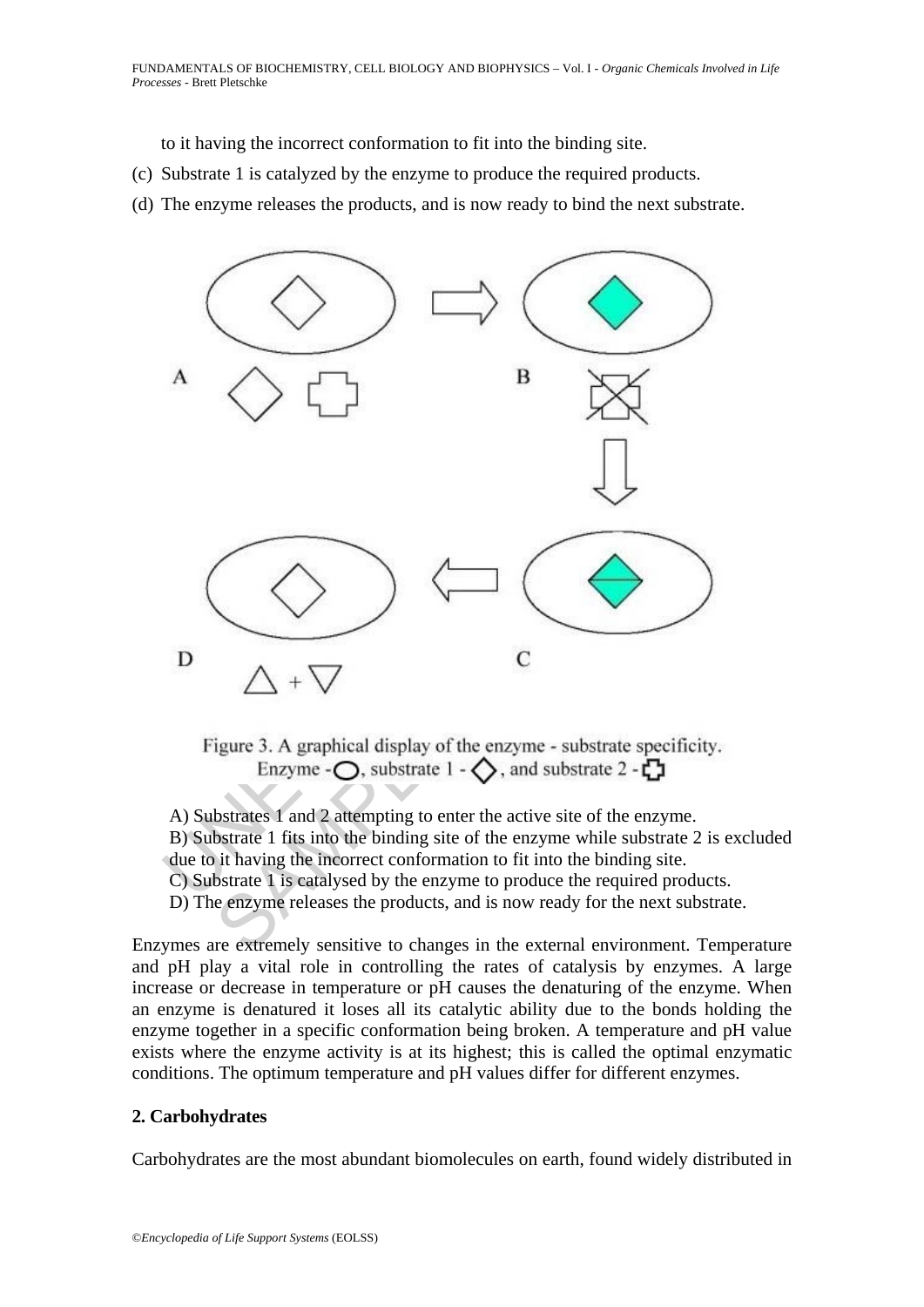nature. Fifty to eighty percent of the dry weight of plants is composed of carbohydrates, including cellulose, starch and pectin which are important structural components. The term 'carbohydrate' is derived from the French 'hydrate de carbone'. Carbon and water constitute the principal components of carbohydrates. There are three major groups of carbohydrates that exist, separated by differences in size.

Monosaccharides are also-called "simple sugars" and are the smallest of the three groups, consisting of a single polyhydroxy aldehyde or ketone. Disaccharides consist of a short chain containing two monosaccharides joined together through glycosidic linkages. The most abundant of the disaccharides is sucrose, consisting of one glucose and one fructose unit joined covalently to each other through a glycosidic linkage. Polysaccharides are the largest in size of the three groups consisting of hundreds of monosaccharides bound covalently to each other through glycosidic linkages. Carbohydrates form the basis of many natural fermentations such as beer, wine and vinegar. Carbohydrates are also a valuable source for the production of cotton cloth, paper and antibiotics, as well as a valuable source of fuels.

## **2.1. Monosaccarides**

There are several classes of monosaccharides that exist, being distinguished from each other by the number of carbons present. Monosaccharides that consist of three carbons  $(C_3)$  are called trioses,  $C_4$  sugars are tetroses,  $C_5$  sugars are pentoses and  $C_6$  sugars are hexoses.

## **2.1.1. Stereo-isomerization**

Example 1<br>
Example 1 as a valuable source for the production and antibiotics, as well as a valuable source of fuels.<br> **Monosaccarides**<br>
The are several classes of monosaccharides that exist, being distint<br>
The production o arbohydrates are also a valuable source for the production of cofton clumbiotics, as well as a valuable source for the production of cofton clumbiotics, as well as a valuable source of fuels.<br>
saccarides<br>
saccarides<br>
sacc Every monosaccharide that has a hydroxyl group positioned to the right of its highest numbered asymmetric carbon atom, according to the Fischer projection formulas, is assigned the prefix D-. Their enantiomers are assigned the prefix L- when the hydroxyl group is positioned to the left. Figure 4 shows the stereoisomers (mirror images) of glyceraldehydes shown as their Fischer projection formulae. Two sugars that differ only in their conformational state around one of their carbon atoms are called epimers. D-Glucose and D-galactose are epimers as there is a conformational change around the fourth carbon. Figure 5 shows D-glucose and its epimer D-galactose.



D-Glyceraldehyde

L-Glyceraldehyde

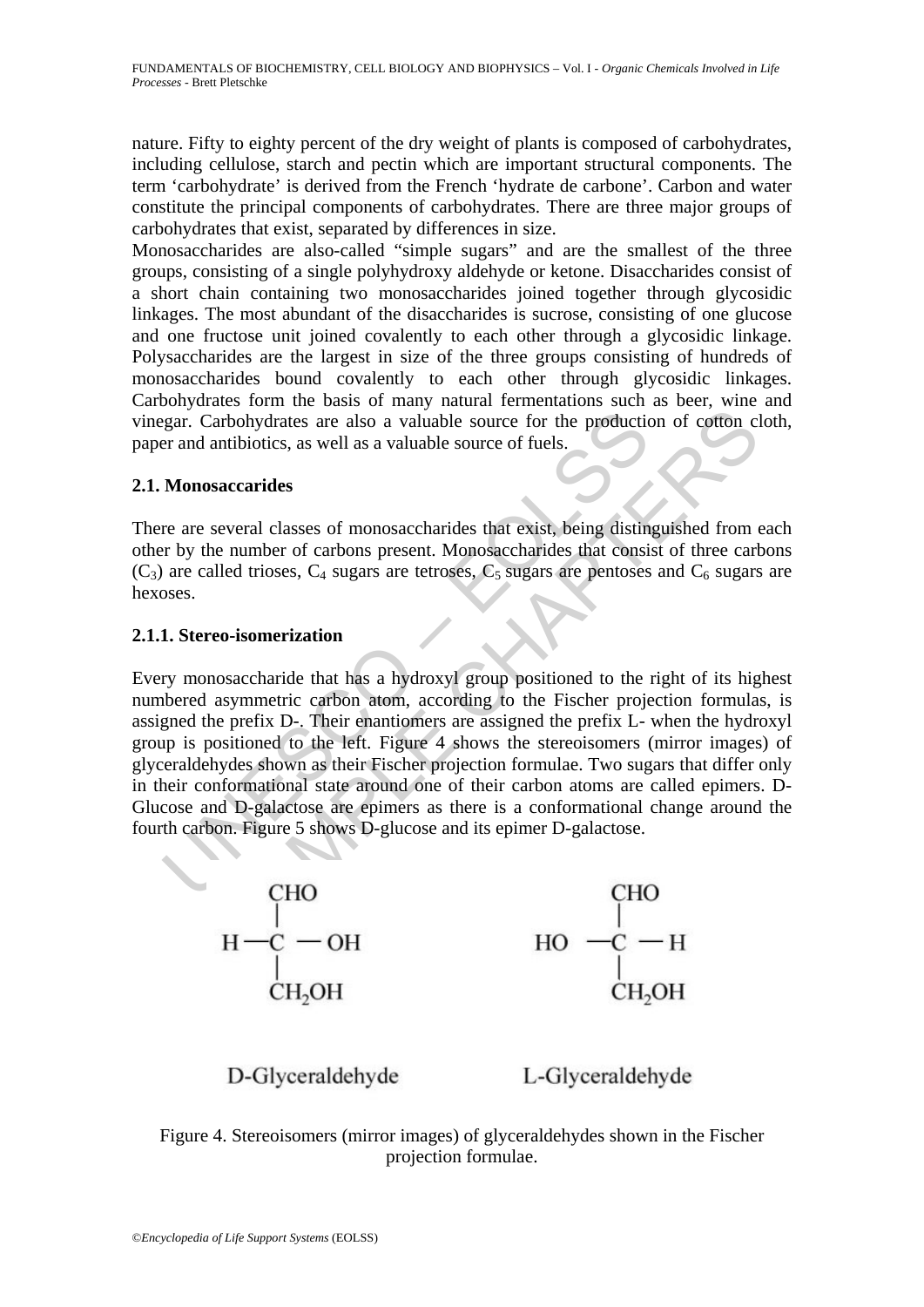FUNDAMENTALS OF BIOCHEMISTRY, CELL BIOLOGY AND BIOPHYSICS – Vol. I - *Organic Chemicals Involved in Life Processes* - Brett Pletschke



Figure 5. D-glucose and its epimer D-galactose

# TO ACCESS ALL THE **21 PAGES** OF THIS CHAPTER, Visit: http://www.eolss.net/Eolss-sampleAllChapter.aspx

#### **Bibliography**

- - -

Keeton W.T. and Gould J.L. (1993). *Biological Science*, 56-59 pp. W.W. Norton and Company, New York. [A book containing introductory courses in microbiology, botany and zoology].

Lehninger A.L. and Cox M.M. (2000). *Principles of Biochemistry, 3rd Edition,* 115-159 pp. Worth Publishers, USA. [An introduction to biochemistry, created for students].

Lehninger A.L., Nelson D.L. and Cox M.M. (1993). *Principles of Biochemistry, 2nd Edition,* 114-118 pp. Worth Publishers, USA. [A comprehensive introduction to biochemistry].

Simmonds R.J. (1992). *Chemistry of Biomolecules*, 8-14 pp. Royal Society of Chemistry, Cambridge. [Provides an accessible source of information on the chemistry of biomolecules].

Weisz P.B. and Keogh R.N. (1982). *The SCIENCE of BIOLOGY, 5th Edition*, 58-77 pp. McGraw-Hill Book Company, USA. [A description of biological components of living cells].

Zubay G. (1993). *Biochemistry, 3rd Edition*, 145-147 pp. Wm. C. Brown Publishers, USA. [An overview of biochemistry].

#### **Biographical Sketch**

**Bret Pletschke** was born in 1968 and obtained his BSc (1989), BSc Hons(Biochemistry) (1990), MSc (Biochemistry) (1992) and PhD (Biochemistry) (1996) at the University of Port Elizabeth, South Africa. During his under- and postgraduate training he was awarded several NRF, MRC and UPE bursaries, as well as a Van Der Biji Scholarship (ESKOM). During his postgraduate training he was also appointed as a